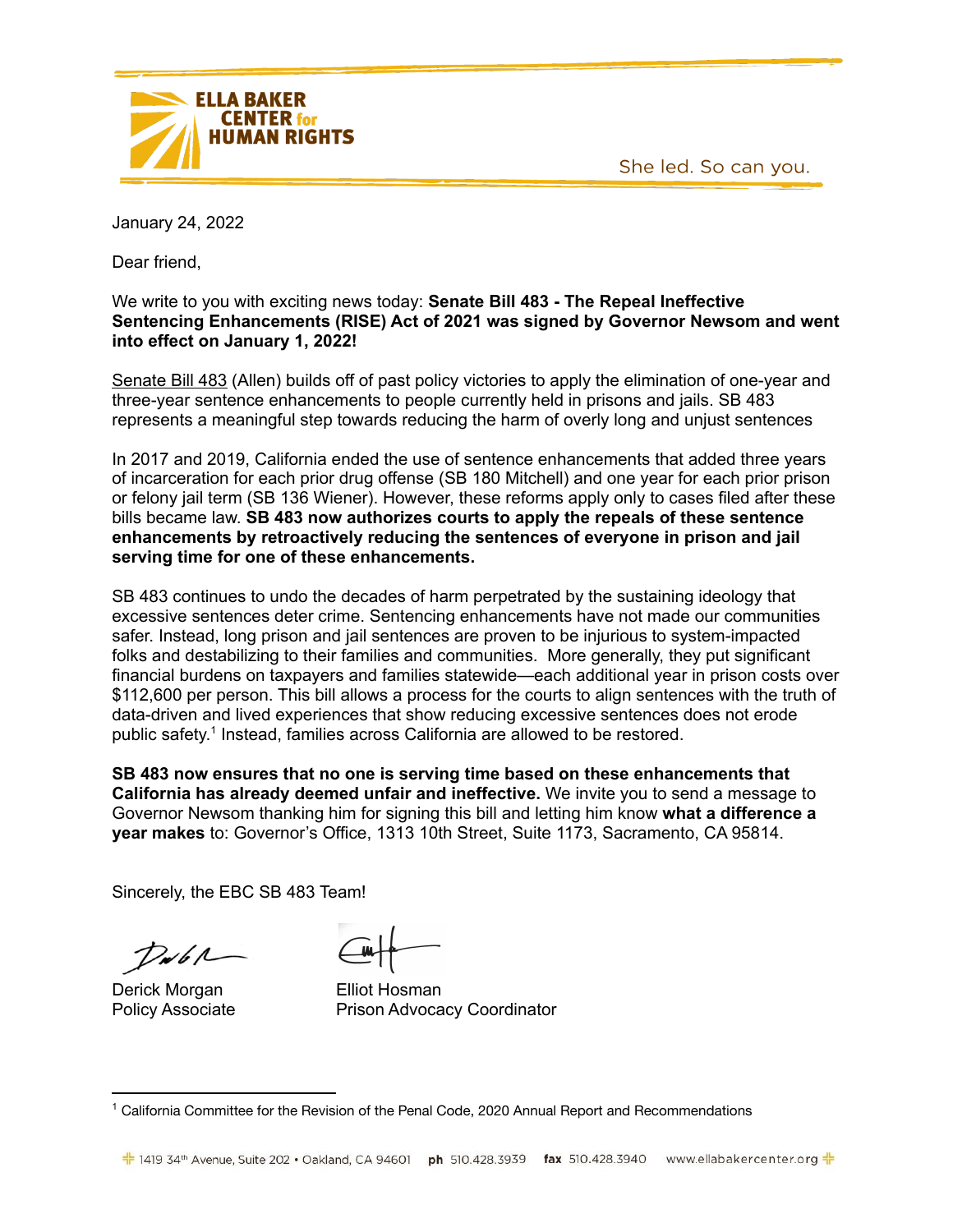She led. So can you.



**ELLA BAKER CENTER** for **HUMAN RIGHTS** 

### **What is the RISE Act?**

SB 483 authorizes courts to retroactively remove 1-year prison prior and 3-year drug prior enhancements from the sentences of people currently incarcerated in prisons and jails, including people who have "final sentences" and are out of appeals.

## **Who is eligible for resentencing under the RISE Act?**

Anyone who has a 3-year drug prior enhancement or a 1-year prison prior enhancement, unless the 1-year enhancement was imposed for a prior conviction for a sexually violent offense.

#### How long will it take for the RISE Act to be implemented and for the time to be taken off **of people's sentences?**

The bill requires the Secretary of the Department of Corrections and Rehabilitation and the county correctional administrator (typically the Sheriff) of each county to identify those persons in their custody who are serving a sentence that includes one of these enhancements and provide this information to the sentencing court, as specified.

| By March 1, 2022                                                                                                                                                                  | By July 1, 2022                                                                                                                                         | By Oct. 1, 2022                                                                               | By Dec. 31, 2023                                                                                        |
|-----------------------------------------------------------------------------------------------------------------------------------------------------------------------------------|---------------------------------------------------------------------------------------------------------------------------------------------------------|-----------------------------------------------------------------------------------------------|---------------------------------------------------------------------------------------------------------|
| CDCR & county<br>correctional<br>administrators<br>identify for the court<br>every person who<br>has served their base<br>term and only has<br>enhancement time<br>left to serve. | CDCR & county<br>correctional<br>administrators<br>identify for the court<br>everyone in custody<br>with these 1-year and<br>$3$ -year<br>enhancements. | Courts recall and<br>resentence every<br>person who has<br>served their base<br>term already. | Courts recall and<br>resentence everyone<br>in custody with these<br>1-year and 3-year<br>enhancements. |

The bill requires this information to be provided by March 1, 2022, for those individuals who are currently serving time for the enhancement and by July 1, 2022, for all others. The bill requires the court, after verifying specified information, to recall the sentence and resentence the individual to remove any invalid sentence enhancements. The bill requires the court to grant this relief to those individuals who have served their base term and any other enhancements and are currently serving the enhancement described above by October 1, 2022, and all other individuals by December 31, 2023.

**If you have already served your base term and are only serving enhancement time, it could be worth your while to file a petition for writ of habeas corpus in the superior court in the county of your conviction to request the judge calendar you for a SB 483 RISE Act resentencing hearing given the hardship of delay that you would experience if they were to wait to be scheduled in October 2022. We can send you a guide from the [Prison](https://prisonlaw.com/wp-content/uploads/2019/06/HCM-June-2019.pdf) Law Office on how to file [petitions](https://prisonlaw.com/wp-content/uploads/2019/06/HCM-June-2019.pdf) for writs of habeas corpus.**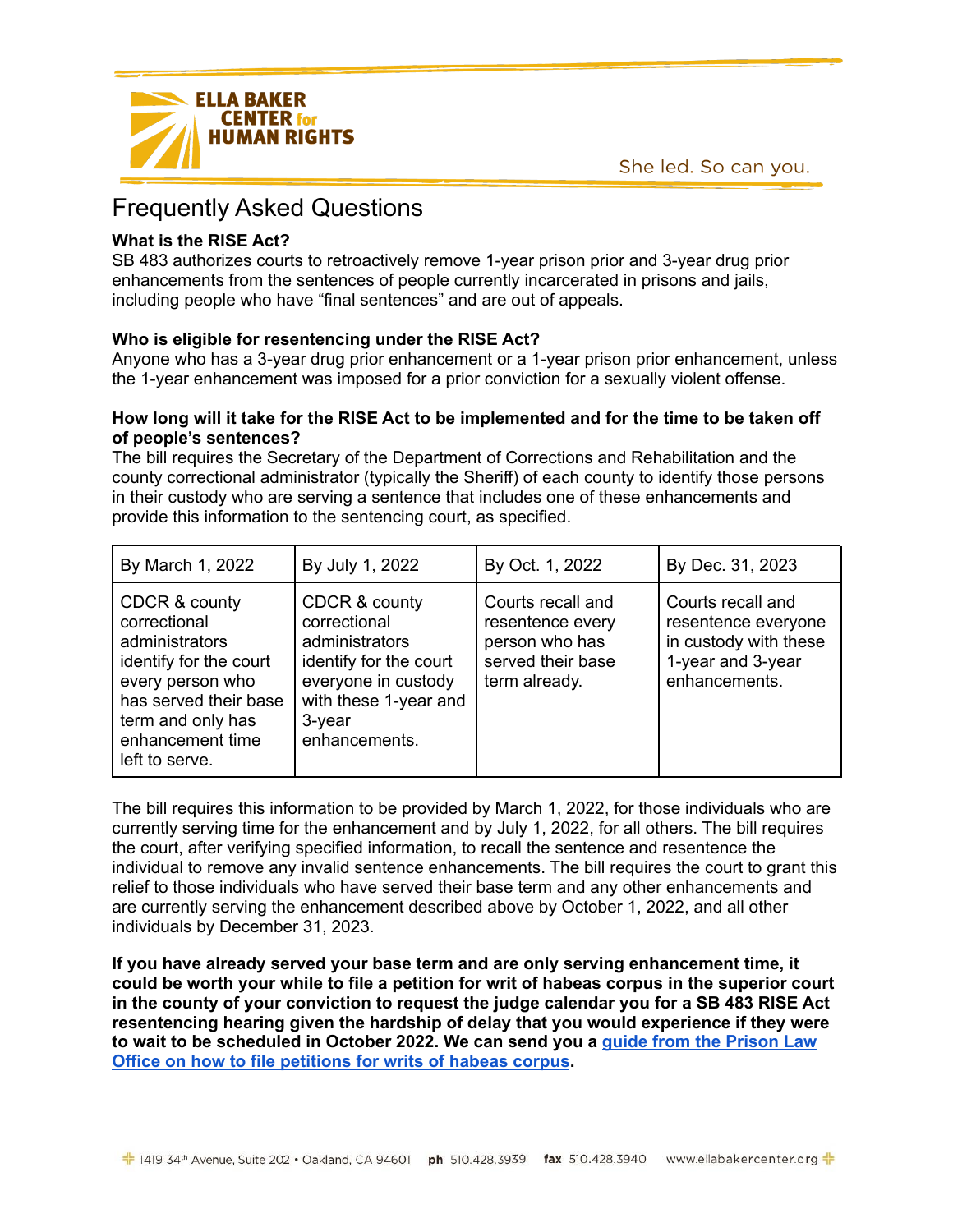She led. So can you.



### **What do I need to do to be resentenced?**

CDCR (or the County Sheriff if you are in county custody) is instructed by the RISE Act to create a list of everyone eligible for RISE Act resentencing in their custody by certain timelines. You will automatically be referred back to court for resentencing based on the timeline above.

### **Will I automatically go back to court?**

The resentencing from this bill is required but a new hearing is not. If you, the judge and district attorney all agree to not have a hearing, the resentencing will happen without you going back to court (or appearing in court remotely, as this bill allows). If, instead, you, the judge, or the district attorney want to have a hearing, then a resentencing hearing will be conducted. The hearing may be conducted remotely through the use of remote technology, but only if you agree.

**Will I be appointed an attorney?** Yes, the RISE Act requires the court to appoint counsel.

## **Can the judge decide not to resentence me?**

Resentencing has to happen as the enhancement terms will no longer be valid. However judges do have discretion in how much they reduce the sentences.There is a presumption in favor of resentencing to a shorter sentence in the RISE Act. "Resentencing pursuant to this section shall result in a lesser sentence than the one originally imposed as a result of the elimination of the repealed enhancement, unless the court finds by clear and convincing evidence that imposing a lesser sentence would endanger public safety. Resentencing pursuant to this section shall not result in a longer sentence than the one originally imposed."

# **More on the RISE Act Resentencing Process**

The bill identifies specific considerations for the court in resentencing, such as requiring that the resentencing result in a lesser sentence, unless the court finds *clear and convincing evidence* that a lesser sentence would endanger public safety. This bill also clarifies that if judges adjust an original sentence term outside of the enhancements, they may not impose a term higher than the middle term in a sentencing triad, unless the high term was originally imposed or there are aggravating factors, the facts of which have been found true in court and were shared with you.

# **Does the RISE Act affect people with 5-year prior enhancements?**

Having a 5-year prior won't trigger an automatic resentencing under the RISE Act, HOWEVER: This bill allows courts to consider other circumstances that may have changed since the original conviction. So if you have a 1-year prison prior and/or a 3-year drug prior and the court resentences you, the court can apply other changes to judicial discretion or the law that allow for reducing sentences as part of this resentencing – like striking the 5-year prior enhancement (SB 1393, 2017) or gun enhancements (SB 620, 2017). Judges may also consider post-conviction factors like age, time served, disciplinary record, record of rehabilitation and evidence that reflects a diminished risk of future violence or that continued incarceration is no longer in the interest of justice.

# **Who are the co-sponsors supporting the RISE Act?**

Californians United for a Responsible Budget (CURB), CHIRLA (Coalition for Humane Immigrant Rights LA), Drug Policy Alliance California, Ella Baker Center for Human Rights.